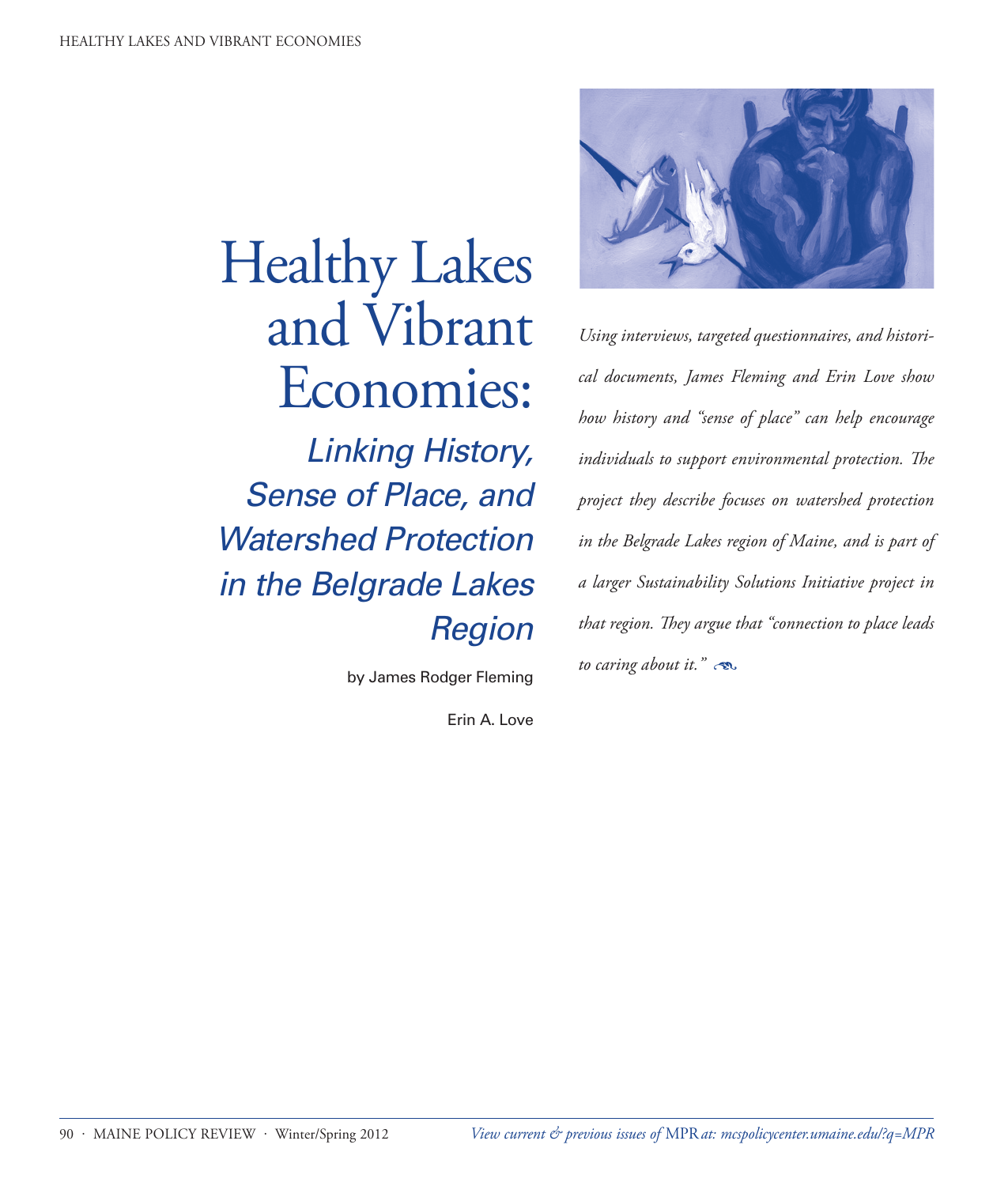*Sense of Place is the kind of knowing that involves the senses, the memory, the history of a family or a tribe; the knowledge of place that transcends single generations and looks to the future—Wallace Stegner*

When does place become more than a backdrop for our lives? How does a landscape take on personal significance and even ultimate meaning? How, by sharing our sense of place within a supportive community, can we enhance stakeholder engagement and connect what we know—both intuitively and through organized study—with what we care about deeply? The answers are varied and worthy of reflection. What we know about a place connects us to that place and provides motivation to protect it.

Sense of place involves our sensibilities, the collective memories and history of a family, a tribe, a region; it generates both knowledge and traditions that transcend the generations and shape the future in meaningful ways. Artists, historians, scientists, and poets can invoke this in memorable ways. So, too, can everyone bear compelling public witness to both personal and shared sense of place.

Sense of place links tangible elements of the natural and the built environment with memories, emotions, narratives, rituals, values, and sensory perceptions. If you think about the house that you grew up in, you're not going to think about just the physical location, you're going to think about all your childhood memories from that house. They will come flooding back to you. In this way sense of place is a holistic impression that you get when you think back to a time in your life, a place in your life and the people in your life.

The formulation of a sense of place is not a lone endeavor. As we visit, remember, revisit, and live in the important places in our lives, our sense of place is articulated through shared experiences and in dialogue with others. How we remember a place, how we live in a place; how we take responsibility for a place; and how we build and empower community in a place contribute to a fluid, continuously reconstructed, and continuously evolving sense of place.

Maine's Sustainability Solutions Initiative (SSI) aims to advance economic and community development while protecting the environment. Colby's project focuses on the science and the stakeholders of the Belgrade Lakes. Specifically, the SSI team is studying the effects of development on lake-water quality and local economies in the Belgrade Lakes region, an important economic engine in central Maine, encompassing 180 square What we know about a place connects us to that place and provides motivation to protect it.

miles in 13 central Maine towns with seven major lakes totaling more than 19,500 acres of surface area. The overall project is focusing on a widespread and difficult problem: phosphorus pollution from development and other human activity. (See article by Peckenham et al., this issue, for additional information on the overall Belgrade Lakes region SSI project.)

The Colby History and Sense of Place team is part of this larger project and seeks to define, create, and share a useable past and a sense of place for the Belgrade region that can also serve as a model for stakeholder engagement elsewhere, even beyond the state (Schnettler 2010; Westhafer 2010).<sup>1</sup>

One of the main focuses of this SSI project is knowledge-to-action, or encouraging people to act effectively to protect the environment once they are supplied with relevant knowledge and can connect it to their sense of place. Our techniques aimed at accomplishing this include textual, archival, and oral history; targeted questionnaires; and community conversations about sense of place that build identity and resiliency in the face of mounting local, regional, and global economic and environmental challenges. These various modes of concept exploration, data collection, and presentation allow people to reflect on their own experiences and share them. We have done this at the Maine Congress of Lake Associations, at the Belgrade Regional Conservation Alliance, and at national meetings of the Geological Society of America and the American Society for Environmental History (Love, Fleming and Rueger 2011). If this work sounds like a high calling, it's really made of ordinary, everyday stuff, with individuals building on the foundation of their personal sense of place in support of coordinated group efforts responsive to pressing environmental needs.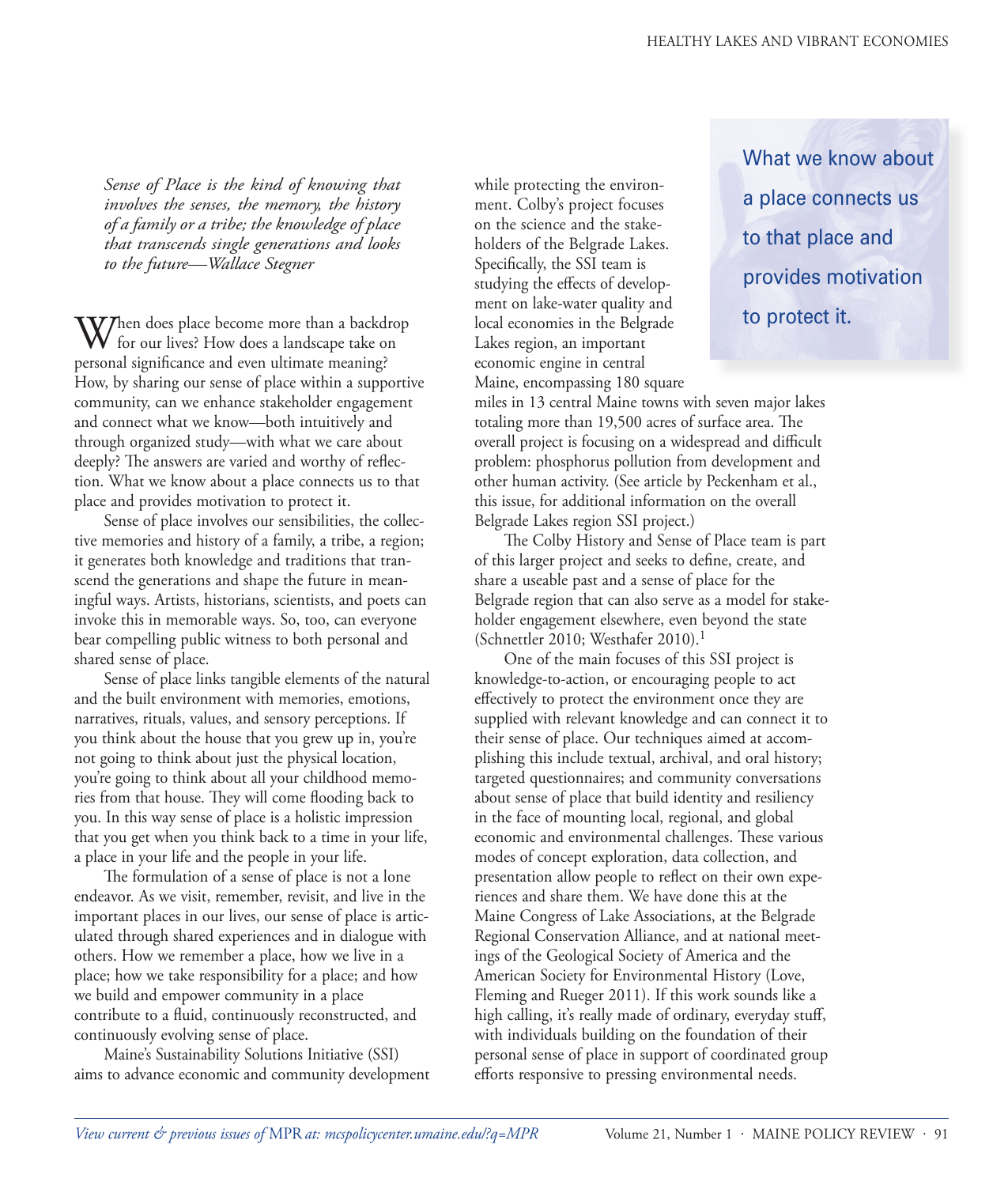Some early results of our interviews with members of the greater Belgrade community have led us to several conclusions.<sup>2</sup> Sense of place often reaches back across the generations. Dianne Oliver, owner of Day's Store grew up right here:

*I've always lived in Belgrade Lakes, all my life, and I've always been right at this store. It was my grandparents', then my parents', and now mine and my husband's.* 

We asked, "How do you see Day's Store contributing to the character of the Belgrades?"

*If it's good for the Village, it's good for Day's Store. If it's good for Day's Store, it's good for the Village….The slogan that the whole region uses is "Where Memories Last a Lifetime," and I think that's true. I think we're part of a major memory people have when they come to the area here…. Sometimes we're the first place they stop, even before they go to camp.* 

Bear Spring Camps, Rome, on the shore of Great Pond's North Bay has had summer cabins for rent since the days of E. B. White. We asked the owner, Peg Churchill, about her guests' senses of place. She responded, *For a lot of them, it's more home than home.* One regular camper, Lisa Boyer reinforced this sentiment, posting on her web site, "a summer without Bear Spring Camps isn't really a summer at all" (pubpages.unh.edu/~lav592/mysummers.html).

Others, with equally deep commitments arrived in the area much more recently. Pete Kalin, executive director of the Belgrade Regional Conservation Alliance and an ESPCoR partner, moved here in 2006. He told us,

*As hard as I work, I can't save the lakes by myself. I have to get other people to help me save these lakes….One key thing is getting people to realize that their personal participation and action will make a difference.*

Sense of place can provide a rootedness and a field of action in which individuals can truly make a difference, rather than just fretting about large-scale problems. Maggie Shannon, executive director of the Maine Congress of Lake Associations is concerned about global environmental issues, but focuses her attention

and energy on state and local issues where she can truly make a difference:

*I don't obsess about it…but I am fundamentally distressed about the condition of the world's ecology/ecosystem….It's a deep anxiety…I can't do very much about the polar bears, but I can try to do something about this corner [of the world], which seems to have so far escaped.* 

Rick Watson, president of the North Pond Association, did not set out to be its president, but made his commitment based on his childhood sense of place:

*There, behind my cottage, were hundreds and hundreds of acres of woods all the way into Norridgewock, and at that time, you did not need permission from the landowners, so I grew up hiking and biking and camping and all that with friends that I made up and down the lake.* 

Rick's commitment to place, formed in childhood, has continued to grow along with his responsibilities:

*People…don't think their 50-foot-lot or 100-foot-lot impacts the lake, and you know, maybe it's septic, maybe it's runoff, maybe it's the driveway...all that matters.* 

Nevertheless, there are challenges in developing a shared sense of place for a region as large and as diverse at the Belgrade watershed. Nan Mairs, president of the Belgrade Historical Society made this clear in her interview:

*There are advantages [to having a single, agreed-upon identity] because everybody will work together better if they have a unified hope or dream for their town….But I don't know whether people are too independent to set aside…the trivial things they don't agree about to really focus on the important question, "Where do we want to go from here?"* 

Where we go from here is to initiate more conversations within the community that have the potential to reach across the state and beyond.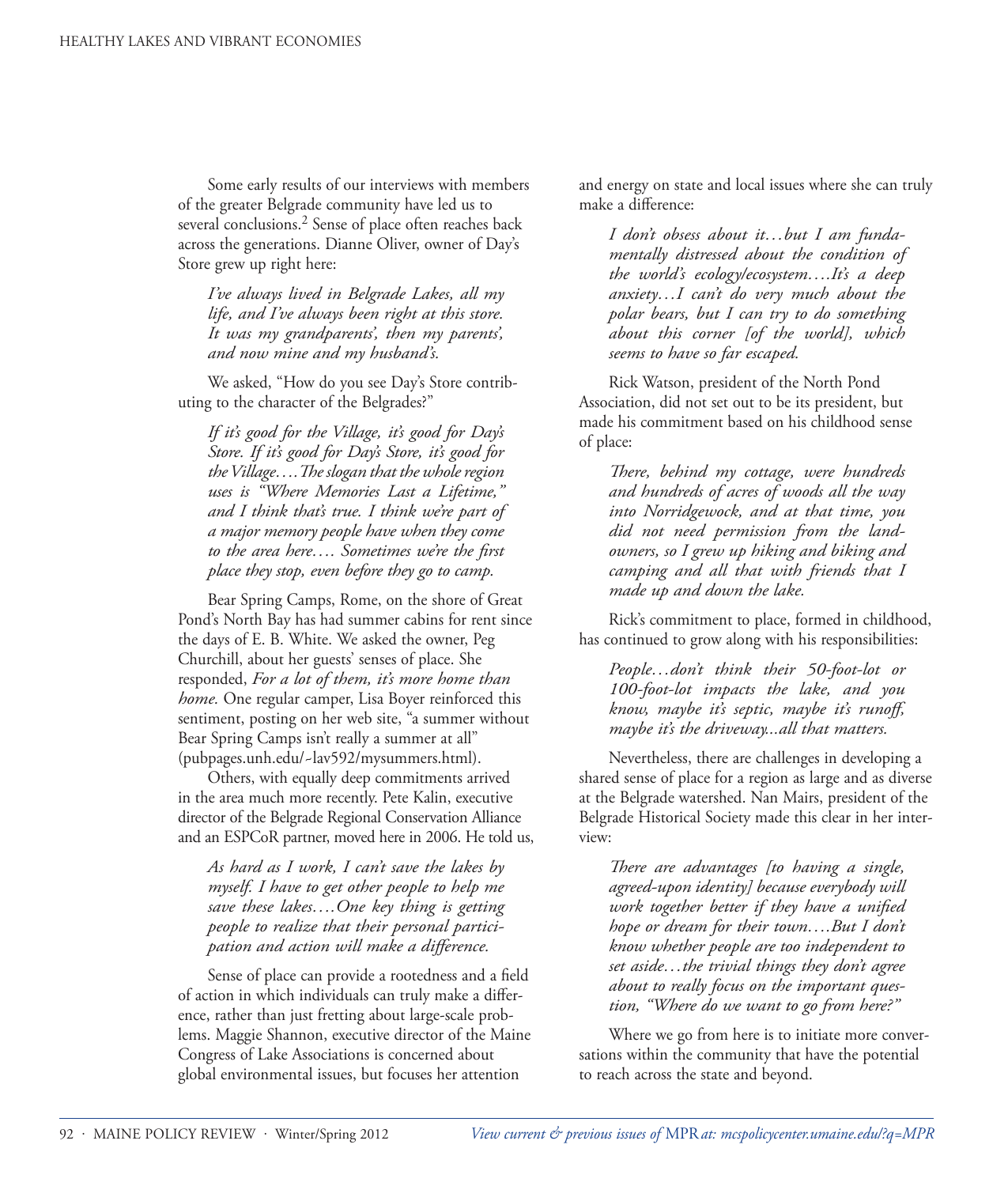The stakes are high. Polly Beatie, president of the Belgrade Lakes Association, attended Camp Runoia as a child and later moved permanently to the region:

*If the lakes fail, the community will fail. Or at least it will change in a way nobody really wants it to.* 

She noted that many factors were involved in motivating people to take action in their communities, especially with regard to environmental issues, but pointed out that the SSI project was making a real difference:

# *Colby brings a sense of urgency and importance to what's happening here.*

Connection to place leads to caring about it. Connection also leads to knowledge of not just where we are but who we are. We can reflect on our own sense of place through memory and share this with each other through conversation. We can then move toward a communal sense of place that can serve as the basis for future action. We should all be involved in protecting environments, and in changing attitudes, and in building community. We are charged with pooling our talents—scientific, literary, artistic, organizational, communal—to provide the Maine lakes with the sense(s) of place they deserve.  $\infty$ 

## **ACKNOWLEDGMENTS**

This research is supported by National Science Foundation award #EPS-0904155 to Maine EPSCoR at the University of Maine.

#### **ENDNOTES**

- 1. For more information on Colby College's History, Geology, and Sense of Place Team, visit the web site: web.colby.edu/senseofplace/2011/07/
- 2. Interviews with Polly Beatie, Peg Churchill, Peter Kalin, Nan Mairs, Dianne Oliver, and Maggie Shannon were conducted by Erin A. Love in July and August of 2011.

## **REFERENCES**

- Love, Erin A., James R. Fleming and Bruce F. Rueger. 2011. Sense of Place in the Belgrade Lakes Region, Central Maine. Abstract No. 197029, Geological Society of America Annual Meeting, Minneapolis, MN, 9–12 October.
- Peckenham, John, David Hart, Sean Smith, Shaleen Jain and Whitney King. 2012. "The Path to Sustainable Water Resources Solutions." Maine Policy Review 21(1): 46–57.
- Schnettler, Erin. 2010. Illusory Timelessness: A Geologic and Anthropomorphic History of the Belgrade Lakes Watershed. EPSCoR-Belgrade History Project, Colby College, Waterville, ME. http://www.colby.edu/sts/epscor\_schnettler10geology.pdf [Accessed March 26, 2012]
- Westhafer, James. 2010. Art in the Belgrades: A Preliminary Look at the History of Visual Art, Literature, and Music in the Belgrade Lakes Region. EPSCoR-Belgrade History Project. Colby College, Waterville, ME. http://www.colby.edu/sts/epscor\_ westhafer10art.pdf [Accessed March 26, 2012].

**Please turn the page for information about the authors.**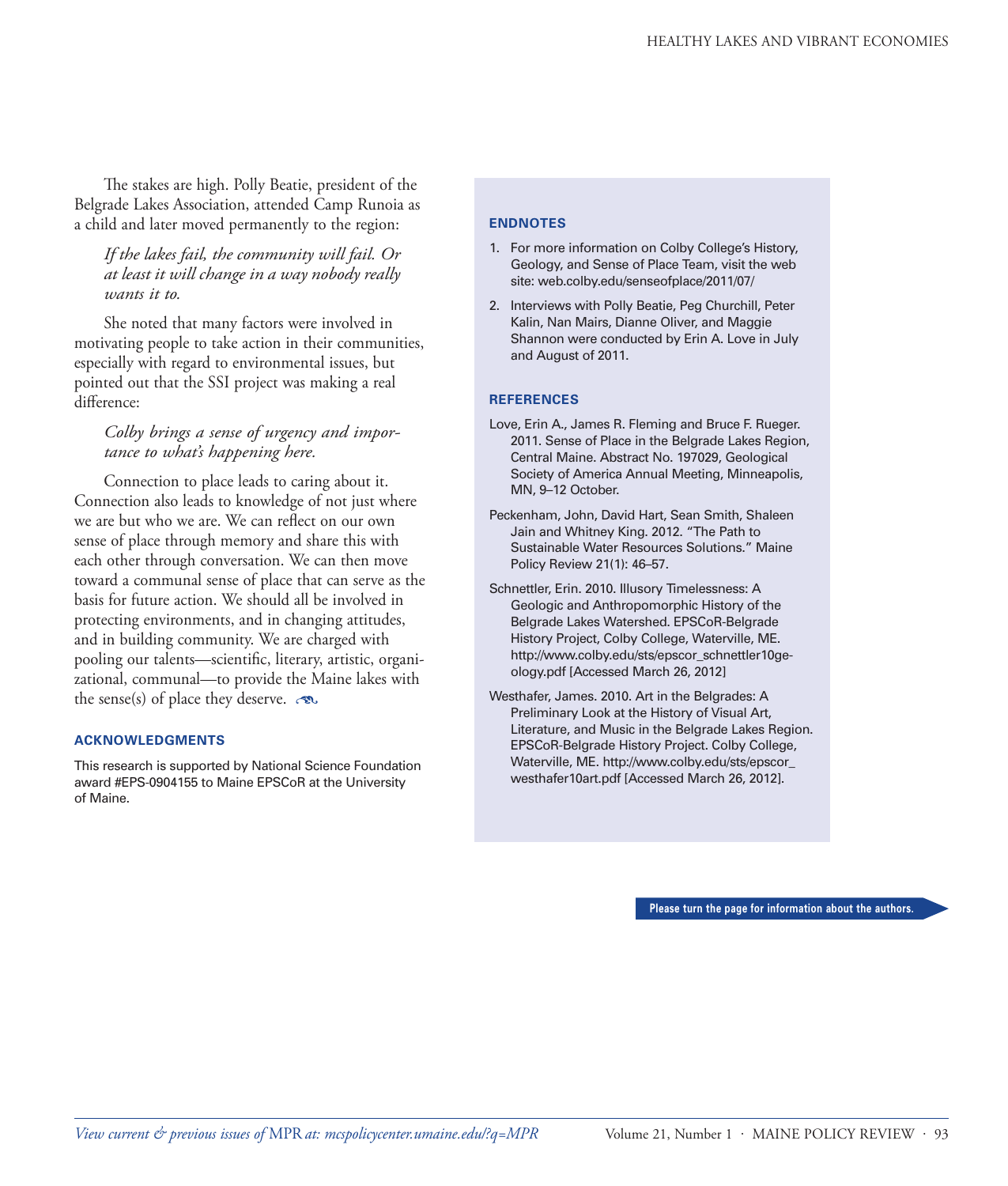

## **James Rodger Fleming**

is professor of science, technology, and society at Colby College. His most recent book is *Fixing the Sky: The Checkered History of Weather and Climate Control*. He enjoys fishing, good jazz, good BBQ,

building the community of historians of the geosciences, celebrating and sharing "sense of place," and connecting the history of science and technology with public policy.



**Erin A. Love** is an undergraduate student in environmental science and Latin American studies at Colby College. She became involved in the Sustainability Solutions Initiative Belgrade Lakes project as a research assis-

tant to Professor James Fleming of the Science, Technology, and Society Program at Colby.